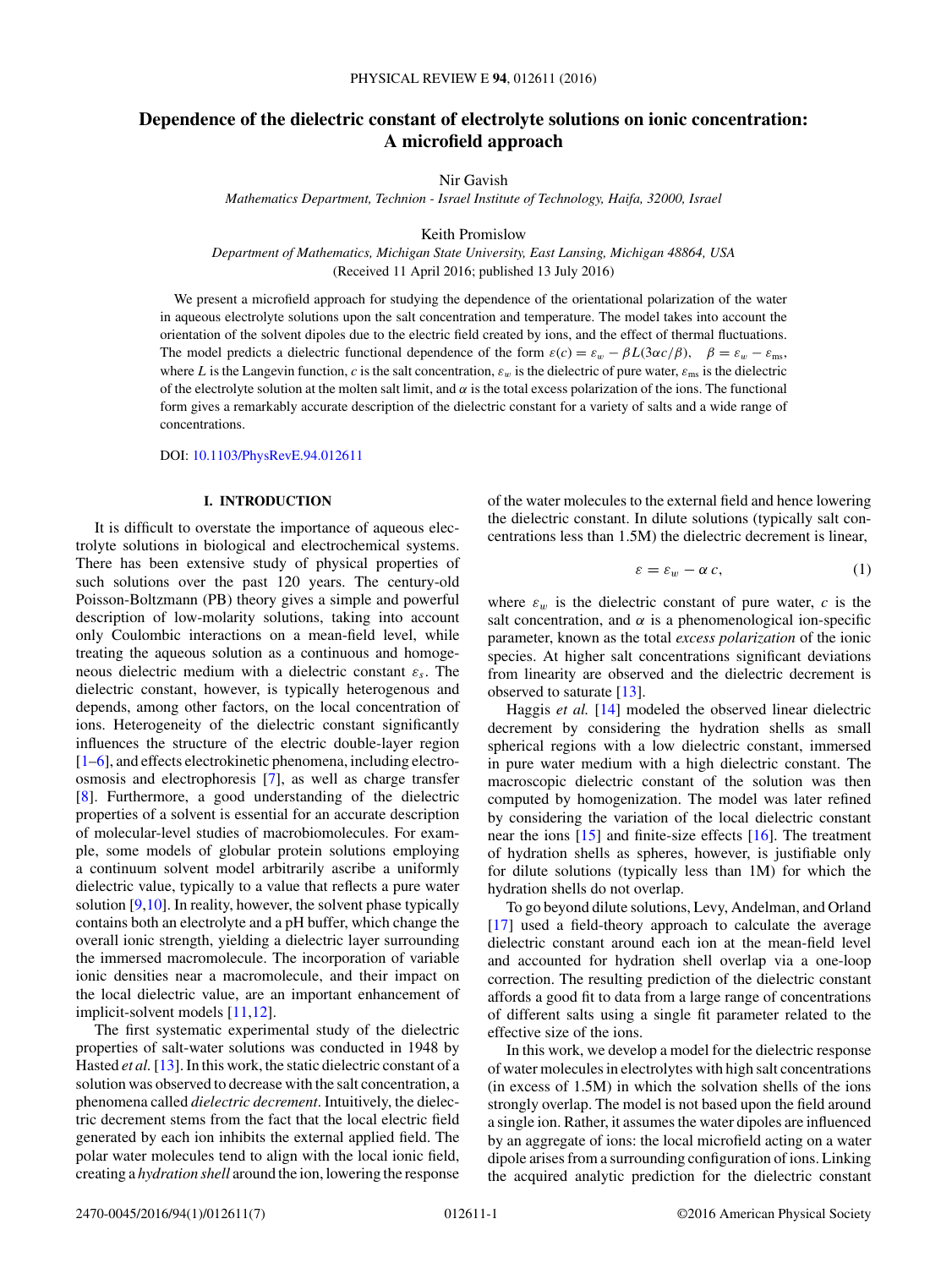<span id="page-1-0"></span>at the high-concentration regime to the known theory for the dilute case, yields an analytic prediction for the solution dielectric constant as a function of salt concentration *c*,

$$
\varepsilon(c) = \varepsilon_w - \beta L \left(\frac{3\alpha}{\beta}c\right), \qquad \beta = \varepsilon_w - \varepsilon_{\text{ms}}, \qquad (2)
$$

where *L* is the Langevin function,

$$
L(v) = \coth(v) - \frac{1}{v},
$$

 $\varepsilon_w$  is the dielectric of the pure solvent,  $\varepsilon_{\text{ms}}$  is the limiting dielectric constant of the highly concentrated electrolyte solution, a.k.a., the molten salt dielectric, and  $\alpha$  is the total excess polarization of the ions. This functional form gives a remarkably accurate prediction of the static dielectric constant over a large range of concentrations of 1:1 salts using only a single fitting parameter  $\varepsilon_{\rm ms}$ <sup>1</sup>.

The static dielectric constant in the high-concentration regime takes the functional form

$$
\varepsilon(c) = \varepsilon_{\text{ms}} + \frac{1}{\varepsilon_0} \frac{\partial P_{\text{water}}(c, E_{\text{ex}})}{\partial E_{\text{ex}}} \bigg|_{E_{\text{ex}} = 0},\tag{3}
$$

where  $E_{\text{ex}}$  is external field intensity,  $P_{\text{water}}$  is the orientational polarization due to orientation of water dipoles in the direction of applied field,  $\varepsilon_0$  is the vacuum permittivity, and  $\varepsilon_{\text{ms}}$ is the contribution to the dielectric arising from molecular polarization and orientational polarization of ion-pairs. The aim of this work is to derive a mechanism for the dependence of the orientational polarization  $P_{\text{water}}$  upon  $c$  via the dependence of the ionic microfield upon salt concentration.

## **II. THE IONIC MICROFIELD**

We consider a system of 1:1 ions that is globally chargeneutral and aim to find the distribution of the intensity of electric field created by the ions, the ionic microfield. Such a distribution is influenced by correlations between anions and cations. Roughly speaking, each ion is surrounded by an oppositely charged "ionic atmosphere." An expression for the probability density function  $f(E_{\text{ion}}; c)$  of the ionic field intensity was derived by Rozental  $[18]$  by treating each ion and its oppositely charged "ionic atmosphere" as a dipole and analyzing the microfield statistics of the dipole configuration to derive the probability density function,

$$
f(E_{\text{ion}}; c) = \frac{4}{\pi} \frac{1}{E_{\text{ion}}^*} \frac{(E_{\text{ion}}/E_{\text{ion}}^*)^2}{[1 + (E_{\text{ion}}/E_{\text{ion}}^*)^2]^2},\tag{4a}
$$

where  $E_{\text{ion}}^*$  is the most probable ionic field intensity, satisfying,

$$
\frac{p}{kT}E_{\text{ion}}^* = \alpha^*c. \tag{4b}
$$

Here *p* is the electric dipole moment of water, and  $\alpha^*$ , with units of  $M^{-1}$ , is proportional to the electric field screening length, and serves as a dimensional constant of proportionality between the normalized ionic field intensity and the ionic concentration. Notably, the relation  $E_{\text{ion}}^* \propto c$  stems from the correlation between the positive and negative ions. Indeed, the microfield distribution due to uncorrelated positive and negative ions is given by the Holtzmark distribution with  $E_{\text{ion}}^* \sim c^{2/3}$  [\[19\]](#page-5-0).

The effect of water molecules on the ionic field intensity is neglected in these calculations, i.e., the ionic field is considered as if the ions were in vacuum. The justification for this simplification is that at high concentrations, the water–ion ratio does not allow for efficient screening by water molecules. For example, at 1M concentration, the average distance between ions and their counter-ions cannot exceed 1.2 nm. At this separation, at most three water molecules can reside along the line segment connecting the ionic centers, hence the screening of electric field by the water is limited. In contrast, at 1 mM solutions, ion separation distances average around 12 nm, with 50–100 water molecules engaged in screening.

A key feature of the model is that *α*∗, which relates ionic concentrations to screening length, particularly ionic screening, is independent of ionic concentrations above 1.5–2M. At these concentrations interionic distances relate weakly to the concentration, and the ability of ions to redistribute to improve effective screening becomes limited due to finite-size effects and thermal fluctuations. As a result, the effective screening length saturates.

# **III. ORIENTATIONAL POLARIZATION** *P***water DUE TO WATER DIPOLES**

We first determine the contribution of a single water dipole to the orientational (dipolar) polarization by introducing an ionic field to the standard Langevin dipole analysis; see Ref.  $[20, \text{sect. } 4.6]$  $[20, \text{sect. } 4.6]$  or Ref.  $[21, p. 214]$  $[21, p. 214]$  for details. Consider a water dipole **p** surrounded by pointlike ions under an applied external field **E**ex. The electric field due to the ions, in the absence of water dipoles, is denoted by **E**ion. The potential energy *W* of the dipole **p** is given by

$$
W = -\mathbf{p} \cdot (\mathbf{E}_{\text{ion}} + \mathbf{E}_{\text{ex}}).
$$

The energy *W* is minimized when the dipole is aligned with the field  $\mathbf{E}_{ion} + \mathbf{E}_{ex}$ , hence the dipole orientation is a tradeoff between the tendency of the dipole to align with the field  $\mathbf{E}_{\text{ion}} + \mathbf{E}_{\text{ex}}$  and thermal fluctuations that disrupt this ordering. The contribution of a given dipole **p** to the polarization due to the external field  $\mathbf{E}_{ex}$  is Proj $_{\mathbf{E}_{ex}}(\mathbf{p} - \mathbf{p}_0)$ , where  $\mathbf{p}_0$  is the average orientation of the dipole **p** in the absence of an external field, i.e., in the direction of **E**ion,

$$
\mathbf{p}_0 = \frac{\mathbf{E}_{\text{ion}}}{|\mathbf{E}_{\text{ion}}|} |\mathbf{p}|.
$$

The expectation of the contribution of the dipole **p** to the external field **E**ex is given by the Boltzmann average,

$$
P_{\text{water}}^{\text{local}} = \frac{\int e^{-\frac{W}{kT}} \text{Proj}_{\mathbf{E}_{\text{ex}}}(\mathbf{p} - \mathbf{p}_0)}{\int e^{-\frac{W}{kT}}},\tag{5}
$$

<sup>&</sup>lt;sup>1</sup>We distinguish between fit parameters, e.g., effective ion size, which are model-dependent and empirical parameters, such as crystal ion radius, which are model-independent and can be measured experimentally. Accordingly, the parameter  $\varepsilon_{\text{ms}}$  is effectively regarded as a fit parameter.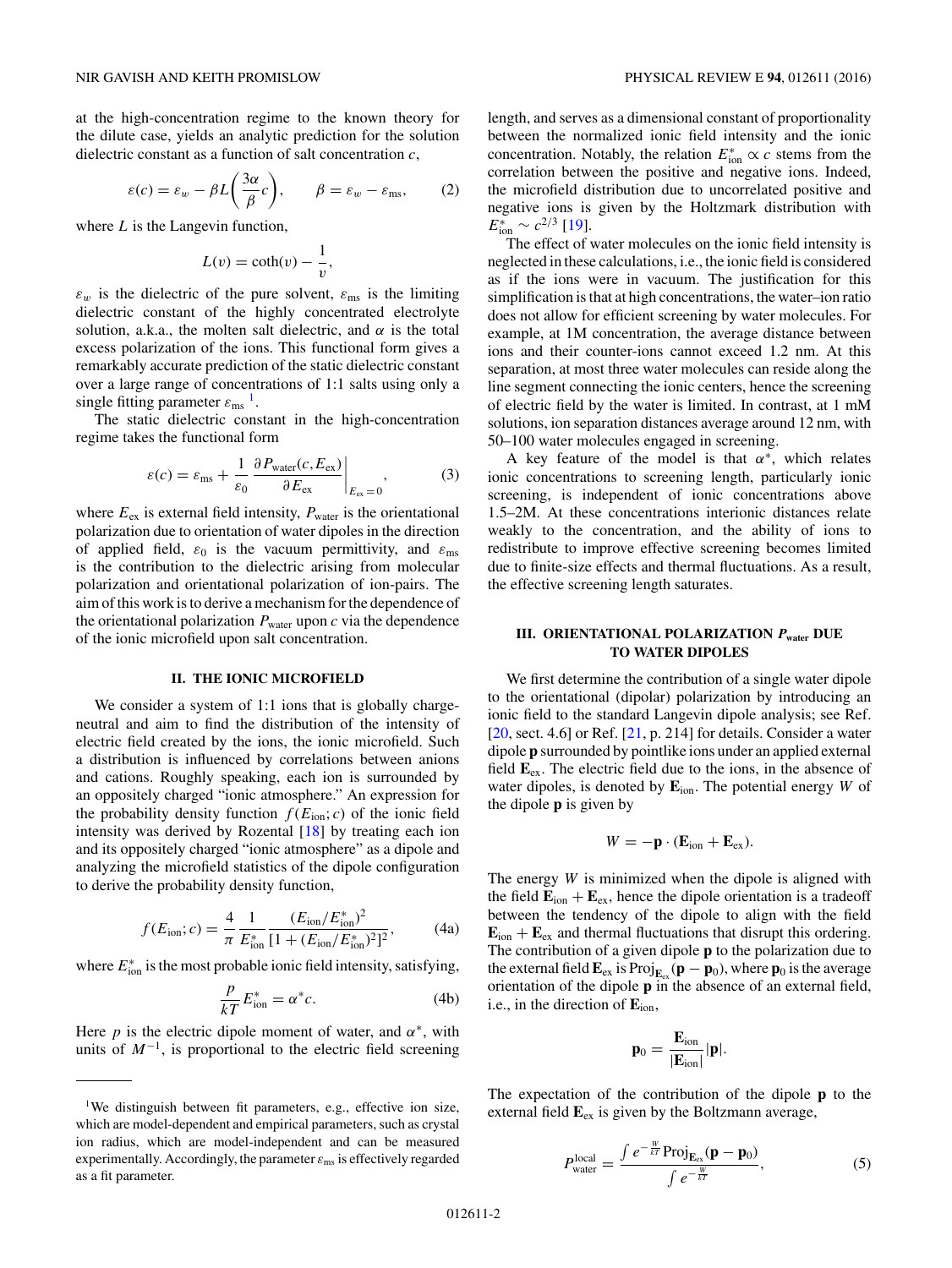<span id="page-2-0"></span>where  $E_{\text{ion}} = |\mathbf{E}_{\text{ion}}|$  and  $E_{\text{ex}} = |\mathbf{E}_{\text{ex}}|$ . This integral can be explicitly evaluated [\[22\]](#page-5-0),

$$
P_{\text{water}}^{\text{local}} = pL\left(\frac{pE_{\text{ex}}}{kT}\right)\left[1 - L\left(\frac{pE_{\text{ion}}}{kT}\right)\right],\tag{6}
$$

where  $p = |\mathbf{p}|$ ; see [A](#page-4-0)ppendix **A** for details.

Equation (6) quantifies the contribution of a single water dipole influenced by an ionic field with intensity *E*ion to the orientational polarization. The second stage of the derivation considers the aggregate contribution  $P_{\text{water}}$  of all water dipoles to the orientational polarization by considering the statistics of the ionic field intensity *experienced* by the water dipoles. Under the assumption that the water dipoles are uniformly distributed in space, the local ionic field intensity influencing the water dipoles is distributed according to  $f(E_{\text{ion}}; c)$ . Deviations from uniform distribution, however, do occur. Indeed, there is a minimal water dipole-ion separation, and this effect serves to exclude water dipoles from regions where the microfield intensity is the highest. To account for this phenomena, we assume there is a bound  $\alpha_M E_{\text{ion}}^*$  on the ionic field intensity felt by water molecules, which is proportional to the most probable ionic field intensity  $E_{\text{ion}}^*$ . Incorporating this limit,  $P_{\text{water}}$  is given by

$$
P_{\text{water}}(c) = N_w \int_0^{\alpha_M E_{\text{ion}}^*} f(E_{\text{ion}}; c) P_{\text{water}}^{\text{local}}(E_{\text{ion}}) dE_{\text{ion}}, \quad (7)
$$

where  $P_{\text{water}}^{\text{local}}$  is given by Eq. (6),  $f(E_{\text{ion}}; c)$  is given by Eq. [\(4\)](#page-1-0), and  $N_w$  is the number of water molecules per unit volume. The Langevin function can be approximated by

$$
L(v) \approx 1 - 1/v \tag{8}
$$

for  $v > v_L = 3$ . Using Eqs. [\(4b\)](#page-1-0) and (8) to simplify Eq. (6) in the integral Eq.  $(7)$ , see Appendix [B](#page-5-0) for details, yields

$$
P_{\text{water}}(c) \approx pL\left(\frac{pE_{\text{ex}}}{kT}\right)\frac{\mu}{\alpha^*c}, \qquad \mu = \frac{2N_w\alpha_M^2}{\pi\left(1 + \alpha_M^2\right)}.\tag{9}
$$

Equation (9) quantifies the aggregate contribution of all water dipoles to the orientational polarization  $P_{\text{water}}$ . As expected,  $P_{\text{water}} \rightarrow 0$  as  $c \rightarrow \infty$  (or  $E_{\text{ion}} \rightarrow \infty$ ), since the water dipoles become "immobilized" by the strong ionic field. Substituting Eq.  $(9)$  into Eq.  $(3)$  gives the functional form

$$
\varepsilon(c) = \varepsilon_{\text{ms}} + \frac{p^2}{3kT\varepsilon_0} \frac{\mu}{\alpha^*c}.
$$
 (10)

Equation  $(10)$  is derived in the high concentration regime  $\alpha$ <sup>\*</sup>*c*  $\gg$  1, in which the electric field screening length,  $\alpha$ <sup>\*</sup>, may be taken independent of ionic concentration. For more dilute regimes the electric field screening length agrees with the Debye length and scales like  $1/\sqrt{c}$ . Although the primary goal of this derivation is to obtain a prediction for  $\varepsilon(c)$  in the high-concentration regime, there is utility in developing an approximation that is compatible with known results in the dilute regime. To do so, we develop a composite expansion

$$
\varepsilon(c) = \varepsilon_w - \beta L \left(\frac{3\alpha}{\beta}c\right),\tag{11a}
$$

where the two parameters  $\alpha$  and  $\beta$  are determined by a matching condition with the high-concentration limit of Eq. (11a),

$$
\varepsilon(c) = \varepsilon_w - \beta L \left( \frac{3\alpha}{\beta} c \right) \approx \varepsilon_w - \beta + \frac{\beta^2}{3\alpha c}, \quad c \gg 1,
$$

yielding the relation

$$
\beta = \varepsilon_w - \varepsilon_{\text{ms}}, \quad \alpha^* = \frac{2 \mu \ p^2}{\pi k_B T \varepsilon_0} \frac{\alpha}{\beta^2}.
$$
 (11b)

The composite expansion Eq.  $(11)$  is compatible with the prediction Eq. (10) for  $\varepsilon(c)$  in the high-concentration regime, see Eq. (8), as well as with the prediction Eq. [\(1\)](#page-0-0) in the dilute regime. In the sequel, we show that the composite expansion Eq.  $(11)$  yields a uniformly valid and highly accurate approximation of  $\varepsilon(c)$ . An artifact of the composite expansion Eq.  $(11)$ , however, is that the excess polarization parameter *α*, which is related to ion-water interactions, is described in terms of parameters related to ion-ion interactions. Namely,  $\alpha = \alpha(\alpha^*, \varepsilon_{ms})$ ; see Eq. (11b).



FIG. 1. Comparison of the predicted dielectric constant Eq. [\(2\)](#page-1-0), with experimental data as function of ionic concentration *c* for various salts. Here  $\alpha$  is extracted directly from the slope of  $\varepsilon(c)$  at  $c \ll 1$  for each experimental dataset, and  $\varepsilon_{\rm ms}$  is fitted separately for each type of electrolyte. (a) Data for NaCl salt from Ref. [\[13\]](#page-5-0), compared to Eq. [\(2\)](#page-1-0) with  $\alpha = 11.5$  and  $\varepsilon_{\text{ms}} = 51.42$ . (b) Data from Ref. [\[23\]](#page-5-0), where the parameters for RbCl and CsCl salts (--) are  $\alpha = 11$  and  $\varepsilon_{\text{ms}} = 26.48$  and for LiCl (-) the parameters are  $\alpha = 14$  and  $\varepsilon_{\text{ms}} = 12.5$ . (c) Figure [2\(b\)](#page-3-0) from Ref. [\[17\]](#page-5-0) where parameters are  $α = 15$  and  $ε_{ms} = 4.7$  for KF (-−) and  $α = 14$  and  $ε_{ms} = 19.70$  for KCl (.−). Solid black curve is the prediction obtained using the field-theory approach [\[17\]](#page-5-0).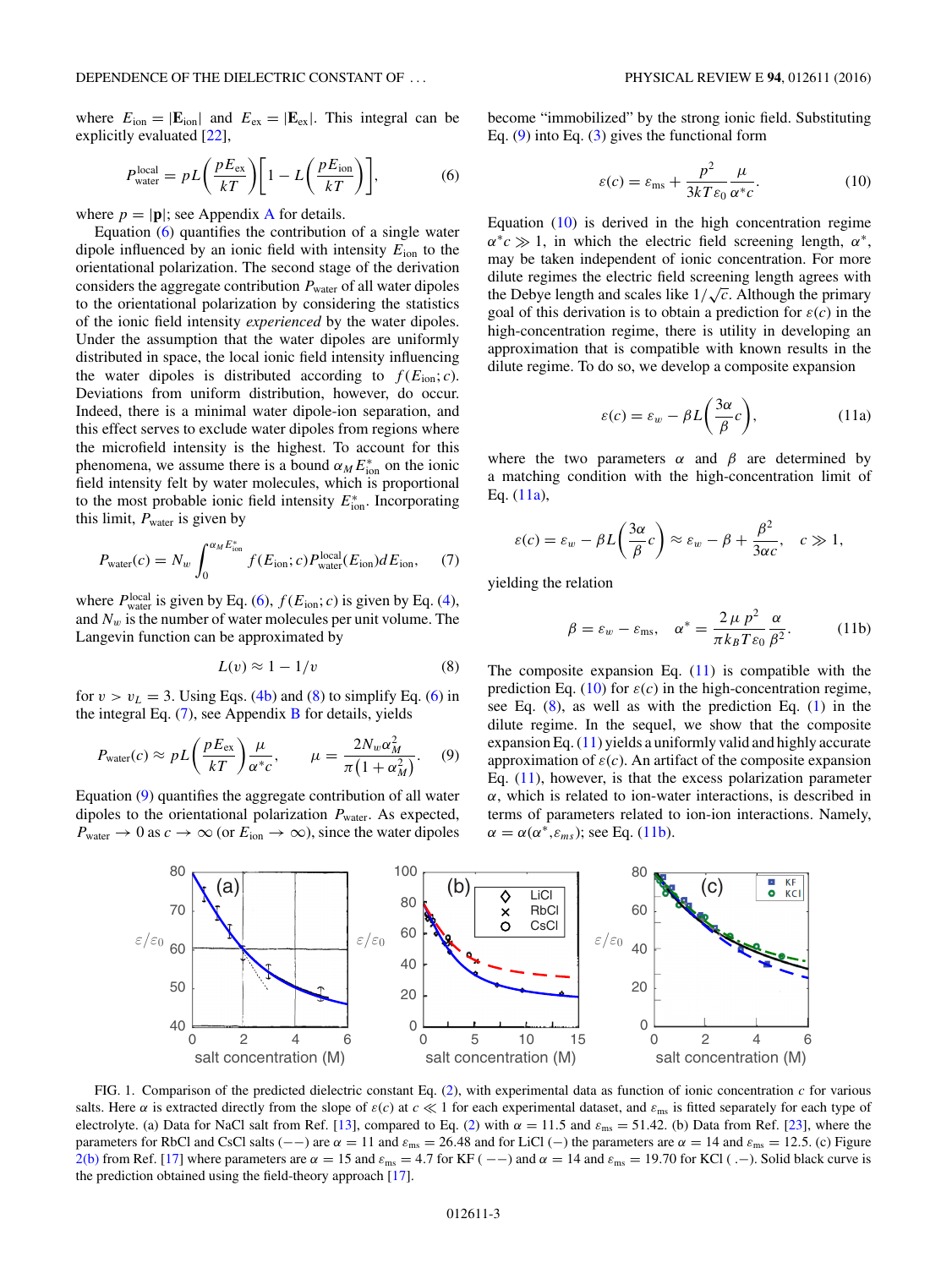<span id="page-3-0"></span>

FIG. 2. Comparison of the predicted dielectric constant Eq. [\(2\)](#page-1-0), with experimental data from Ref. [\[24\]](#page-6-0) as a function of ionic concentration *c* for NaCl at various temperatures. Data for  $T = 5°C$ fit with  $\alpha = 13.7$  and  $\varepsilon_{\text{ms}} = 15.67$  (--), for  $T = 20$ °C with  $\alpha = 12$ and  $\varepsilon_{\text{ms}} = 27.27$  (-), for  $T = 25$ °C with  $\alpha = 11.5$  and  $\varepsilon_{\text{ms}} = 30.08$ (**.**–), and for  $T = 35$ °C with  $\alpha = 10.7$  and  $\varepsilon_{\text{ms}} = 34.07$  (**x**–).

#### **IV. AGREEMENT WITH EXPERIMENTAL DATA**

The functional relation Eq. [\(2\)](#page-1-0) is validated against six different sets of experimental data, where  $\varepsilon_{\rm ms}$  is fitted separately for type of electrolyte, and  $\alpha$  is extracted directly from the data from the slope of  $\varepsilon(c)^2$ . Figure [1\(a\)](#page-2-0) presents the experimental data of Hasted *et al.*[\[13\]](#page-5-0) for an NaCl solution at 21◦. Prediction Eq. [\(2\)](#page-1-0) agrees very well with the experimental data over the full range of  $0 \leq c \leq 6M$ . Figure [1\(b\)](#page-2-0) presents the experimental data of Wei *et al.* [\[23\]](#page-5-0) for LiCl, RbCl, and CsCl solutions at 25<sup>°</sup>. The predicted dielectric Eq. [\(2\)](#page-1-0) remains accurate for LiCl data at concentrations as high as 13M. Finally, Fig. [1\(c\)](#page-2-0) shows data taken from Ref. [\[23\]](#page-5-0), which were compiled and presented in Ref. [\[17\]](#page-5-0), together with the prediction obtained using the field-theory approach [\[17\]](#page-5-0) (solid black).

The model readily incorporates the dependence of the dielectric constant upon temperature *T* through functional relations of the parameters  $\alpha$  and  $\varepsilon_{\text{ms}}$  upon temperature. The functional relation Eq. [\(2\)](#page-1-0) is validated against four different sets of experimental data, obtained from Buchner *et al.* [\[24\]](#page-6-0), for NaCl at various temperatures. Here  $\varepsilon_{\rm ms}$  is fitted separately for each temperature, and  $\alpha$  is extracted directly from each experimental dataset; see Fig. 2.

### **V. CONCLUSIONS**

We have presented a model that gives a remarkably accurate fit for the static dielectric constant of aqueous electrolyte solutions. Modeling the contribution of orientational polarization of water molecules to the dielectric constant requires a description of the ionic field effecting the water molecules in the solution. In contrast to the classic approach, which

assumes that the ionic field at a point is due to a dominant ion, the model derivation uses statistics of the ionic microfield to characterize the ionic configuration affecting the water molecules in the solution. This approach is naturally suited for concentrated solutions for which the local electric field arises from a configuration of several ions. Microfield statistics are widely used to describe strongly coupled Coulomb systems in plasma physics; see Ref. [\[25\]](#page-6-0) and references within, as well as in astronomy  $[19]$  and astrophysics  $[26,27]$ . To the best of our knowledge, however, this is the first work to utilize a microfield approach in electrolyte solutions.

Electrolyte solutions are highly complex mixtures, and the model neglects numerous structural elements: water–water interactions, water–ion-pair interactions, finite-size effects, reaction-field effects, influence of the hydrogen bond network, and the decrease in water molarity as ionic concentration increases. While a systematic study of these effects is clearly important, it is plausible that they will contribute perturbatively. In addition, the model accounts for possible contribution to the static dielectric constant due to orientational polarization of ion pairs via a fitting parameter *ε*ms, which corresponds to the limiting dielectric constant of highly concentrated electrolyte solutions. It is interesting to note that the fitted parameter  $\varepsilon_{\text{ms}}$  does not seem to follow a clear trend, e.g., within a series of alkali chloride. Recent studies have focused on development of a theory for the value of  $\varepsilon_{\text{ms}}$  in ionic liquids [\[28,29\]](#page-6-0). Extension of such a theory to concentrated electrolyte solutions and providing and recovery of the dependence of ionic orientational polarization upon ionic concentration is the subject of future work.

#### **ACKNOWLEDGMENTS**

The first author acknowledges support from the Technion VPR fund and from EU Marie Curie CIG Grant No. 2018620, while the second author acknowledges support from the U.S. National Science Foundation through Grant No. DMS-1409940.



FIG. 3. The spherical triangle created by the unit vectors in the directions of **E**ion*,* **E**ex, and **p**.

<sup>2</sup>The extracted values are in agreement with the literature values for  $\alpha$  in the cases they are available [\[13\]](#page-5-0), except the literature value for KF  $[13]$  ( $\alpha = 10 \pm 2$ ), which does not describe later experimental measurements presented in Ref. [\[23\]](#page-5-0).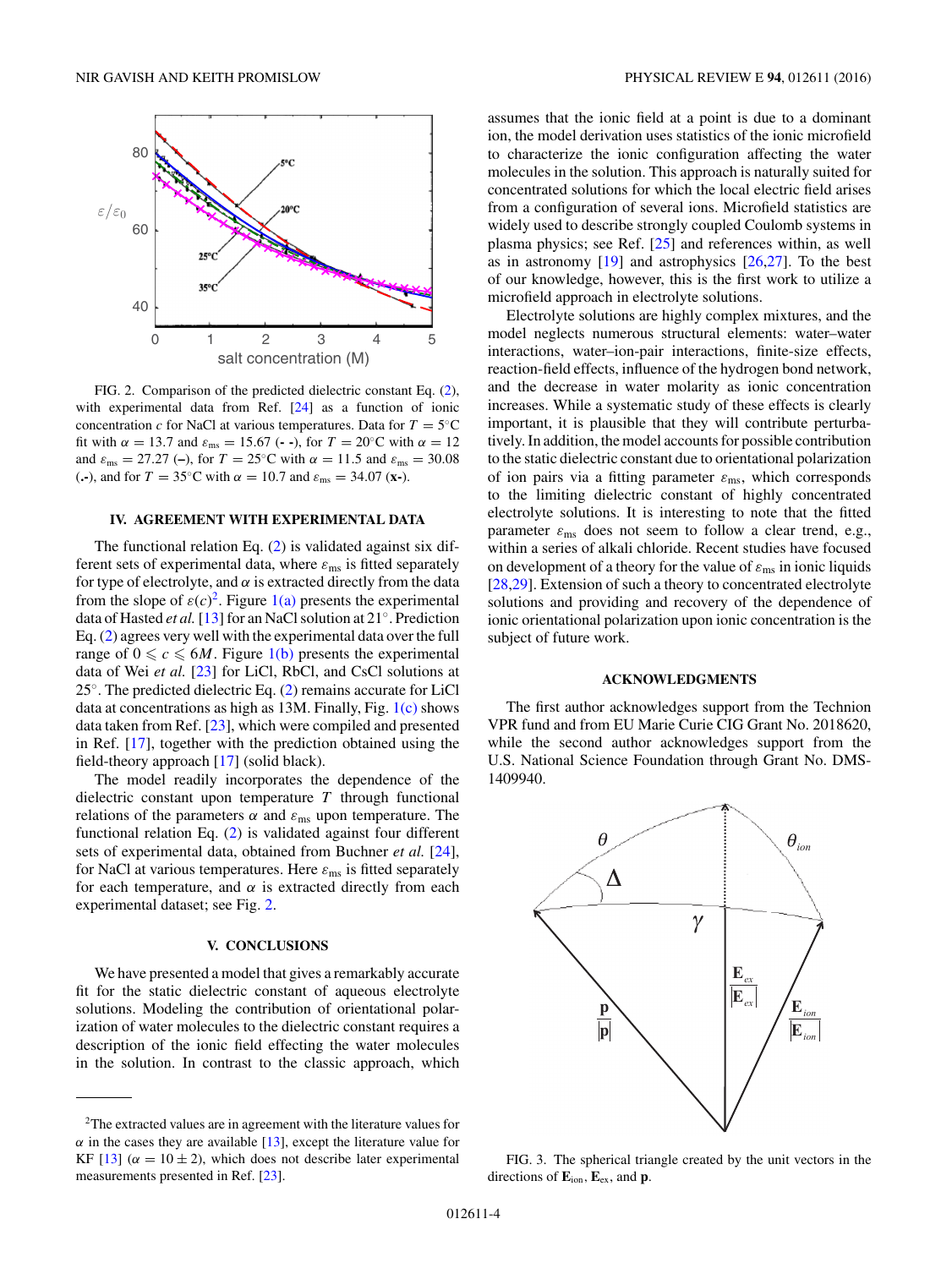# **APPENDIX A: EXPLICIT EVALUATION OF THE INTEGRAL FOR Eq. [\(5\)](#page-1-0)**

<span id="page-4-0"></span>Using a spherical coordinate system  $(r, \theta, \phi)$  for the three vectors,

$$
\mathbf{E}_{\text{ex}} = (E_{\text{ex}}, 0, 0), \quad \mathbf{E}_{\text{ion}} = (E_{\text{ion}}, \theta_{\text{ion}}, \phi_{\text{ion}}), \quad \mathbf{p} = (p, \theta, \phi),
$$

the integral Eq.  $(5)$  takes the form

$$
P_{\text{local}} = p \frac{\int e^{-\frac{W}{kT}} (\cos \theta - \cos \theta_{\text{ion}}) \sin \theta \sin \theta_{\text{ion}} d\theta d\theta_{\text{ion}} d\phi d\phi_{\text{ion}}}{\int e^{-\frac{W}{kT}} \sin \theta \sin \theta_{\text{ion}} d\theta d\theta_{\text{ion}} d\phi d\phi_{\text{ion}}},
$$
(A1a)

where

$$
W = -pE_{\text{ion}}[\cos\theta_{\text{ion}}\cos\theta + \sin\theta_{\text{ion}}\sin\theta\cos(\phi - \phi_{\text{ion}})] - pE_{\text{ex}}\cos\theta.
$$
 (A1b)

This integral is evaluated by making the following change of variables:

$$
(\theta_{\text{ion}}, \theta, \phi - \phi_{\text{ion}}) \rightarrow (\gamma, \theta, \Delta),
$$

where *γ* is the angle between **E**ion and **p**, and  is the vertex angle opposed to *θ*ion in the spherical triangle created by the unit vectors in the directions of **E**ion*,***E**ex, and **p** [\[22\]](#page-5-0); see Fig. [3.](#page-3-0)

The new variables satisfy

$$
\cos \gamma = \cos \theta \cos \theta_{\text{ion}} + \sin \theta \sin \theta_{\text{ion}} \cos(\phi - \phi_{\text{ion}}), \tag{A2}
$$

$$
\cos \theta_{\text{ion}} = \cos \theta \cos \gamma + \sin \theta \sin \gamma \cos \Delta, \tag{A3}
$$

where identity Eq. (A3) follows from the law of cosines for spherical triangles.

The integral Eq.  $(A1)$ , therefore, reduces to

$$
p \frac{\int_{\Delta=0}^{2\pi} \int_{\gamma=0}^{2\pi} \int_{\theta=0}^{\pi} e^{-\frac{W}{kT}} (\cos \theta - \cos \theta \cos \gamma - \sin \theta \sin \gamma \cos \Delta) J(\theta, \gamma, \Delta) \sin \theta \sin \theta_{\text{ion}} d\theta d\gamma d\Delta}{\int_{\Delta=0}^{2\pi} \int_{\gamma=0}^{2\pi} \int_{\theta=0}^{\pi} e^{-\frac{W}{kT}} J(\theta, \gamma, \Delta) \sin \theta \sin \theta_{\text{ion}} d\theta d\gamma d\Delta},
$$
 (A4a)

where

$$
e^{-\frac{W}{kT}} = \exp\left[\frac{p}{kT}(E_{\text{ion}}\cos\gamma + E_{\text{ex}}\cos\theta)\right].\tag{A4b}
$$

The Jacobian  $J(\theta, \gamma, \Delta)$  is computed as follows: Direct differentiation of Eq. (A2) yields

$$
\frac{\partial \phi}{\partial \gamma} = \frac{\sin \gamma}{\sin \theta \sin \theta_{\text{ion}} \sin \phi} + \frac{\sin \theta \cos \theta_{\text{ion}} \cos \phi - \cos \theta \sin \theta_{\text{ion}}}{\sin \theta \sin \theta_{\text{ion}} \sin \phi} \frac{\partial \theta_{\text{ion}}}{\partial \gamma},
$$

$$
\frac{\partial \phi}{\partial \Delta} = \frac{\sin \theta \cos \theta_{\text{ion}} \cos \phi - \cos \theta \sin \theta_{\text{ion}}}{\sin \theta \sin \theta_{\text{ion}} \sin \phi} \frac{\partial \theta_{\text{ion}}}{\partial \Delta}.
$$

Direct differentiation of Eq. (A3) yields

$$
\frac{\partial \theta_{\text{ion}}}{\partial \gamma} = \frac{\cos \theta \sin \gamma - \sin \theta \cos \gamma \cos \Delta}{\sin \theta_{\text{ion}}}, \quad \frac{\partial \theta_{\text{ion}}}{\partial \Delta} = \frac{\sin \theta \sin \gamma \sin \Delta}{\sin \theta_{\text{ion}}}.
$$

Thus,

$$
J(\theta,\gamma,\Delta) := \frac{\partial \phi}{\partial \gamma} \frac{\partial \theta_{\text{ion}}}{\partial \Delta} - \frac{\partial \phi}{\partial \Delta} \frac{\partial \theta_{\text{ion}}}{\partial \gamma} = \frac{\sin \gamma}{\sin \theta \sin \theta_{\text{ion}} \sin \phi} \frac{\partial \theta_{\text{ion}}}{\partial \Delta} = \frac{\sin \gamma}{\sin \theta \sin \theta_{\text{ion}} \sin \phi} \frac{\sin \theta \sin \gamma \sin \Delta}{\sin \theta_{\text{ion}}} = \frac{\sin^2 \gamma}{\sin^2 \theta_{\text{ion}} \sin \phi}.
$$

By the law of sines for spherical triangles,

$$
\frac{\sin \theta_{\text{ion}}}{\sin \Delta} = \frac{\sin \gamma}{\sin \phi},
$$

Hence, the Jacobian further reduces to

$$
J(\theta, \gamma, \Delta) = \frac{\sin \gamma}{\sin \theta_{\text{ion}}}.
$$

Substitution of the Jacobian in the integral Eq. (A4) yields

$$
P_{\text{local}} = p \frac{\int_{\Delta=0}^{2\pi} \int_{\gamma=0}^{2\pi} \int_{\theta=0}^{\pi} \exp\left[\frac{p}{kT}(E_{\text{ion}}\cos\gamma + E_{\text{ex}}\cos\theta)\right] (\cos\theta - \cos\theta\cos\gamma - \sin\theta\sin\gamma\cos\Delta) \sin\theta \sin\gamma d\theta d\gamma d\Delta}{\int_{\Delta=0}^{2\pi} \int_{\gamma=0}^{2\pi} \int_{\theta=0}^{\pi} \exp\left[\frac{p}{kT}(E_{\text{ion}}\cos\gamma + E_{\text{ex}}\cos\theta)\right] \sin\theta \sin\gamma d\theta d\gamma d\Delta}.
$$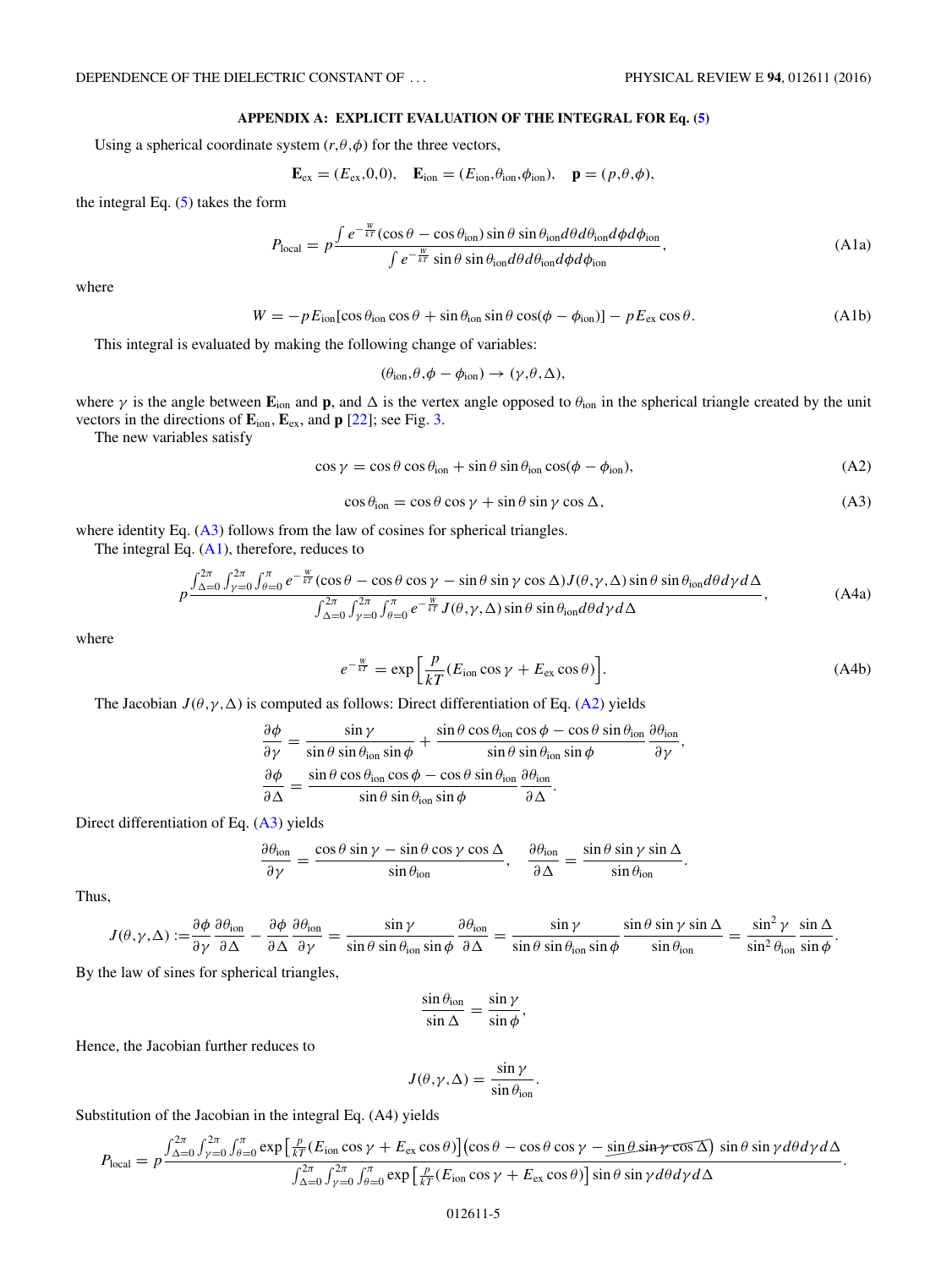<span id="page-5-0"></span>This integral can be evaluated directly as is done with the standard evaluation of the integral for the Langevin function; see, e.g., Ref. [21, p. 215] for details.

## **APPENDIX B: ASYMPTOTIC EXPANSION OF** *P***water(***c***) AT HIGH-CONCENTRATION REGIME**

The expression for  $P_{\text{water}}(c)$ , see Eq. [\(7\)](#page-2-0), reads as

$$
P_{\text{water}}(c) = \mu_c \int_0^{\alpha_M E_{\text{ion}}^*} \frac{(E_{\text{ion}}/E_{\text{ion}}^*)^2}{\left[1 + (E_{\text{ion}}/E_{\text{ion}}^*)^2\right]^2} \left[1 - L\left(\frac{pE_{\text{ion}}^*}{kT} \frac{E_{\text{ion}}}{E_{\text{ion}}^*}\right)\right] \frac{dE_{\text{ion}}}{E_{\text{ion}}^*}, \qquad \mu_c = \frac{4N_w}{\pi} L\left(\frac{pE_{\text{ex}}}{kT}\right) p.
$$

Making the change of variables  $x = E_{\text{ion}}/E_{\text{ion}}^*$  under the integral yields

$$
P_{\text{water}}(c) = \mu_c \int_0^{\alpha_M} \frac{x^2}{(x^2 + 1)^2} [1 - L(\alpha^* c x)] dx.
$$

To evaluate the integral, we split it into two regimes, from 0 to  $x^*$  and  $x^*$  to  $\alpha_M$ , where  $x^* = \frac{\gamma}{\alpha^*c}$  with  $\gamma$  chosen so that

$$
\frac{1}{2}|\log\gamma|\ll\gamma\ll\alpha_M.
$$

The choice of  $\gamma$ , and hence of  $x^*$ , is made so that for any  $x^* \leqslant x \leqslant \alpha_M$ , the Langevin function can be asymptotically approximated up to an exponentially small error,

$$
1 - L(\alpha^* c x) = \frac{1}{\alpha^* c x} + O(e^{-2\alpha^* c x}).
$$

Therefore,

$$
\int_{x^*}^{\alpha_M} \frac{x^2}{(x^2+1)^2} [1-L(\alpha^* cx)] dx = \int_{x^*}^{\alpha_M} \frac{x^2}{(x^2+1)^2} \left[ \frac{1}{\alpha^* cx} + O(e^{-2\alpha^* cx}) \right] dx = \frac{\alpha_M^2}{1+\alpha_M^2} \frac{1}{2\alpha^* c} + O\left(\frac{1}{c^3}\right).
$$

On the other end,  $1 - L(\alpha^* c x) \leq 1$ . Thus,

$$
\int_0^{x^*} \frac{x^2}{(x^2+1)^2} [1-L(\alpha^* cx)] dx \leq \int_0^{x^*} \frac{x^2}{(x^2+1)^2} dx = \frac{(x^*)^3}{3} + O((x^*)^5) = O\left(\frac{1}{c^3}\right).
$$

Overall, we find that for  $c \gg 1$ ,

$$
P_{\text{water}}(c) = \frac{\alpha_M^2 \mu_c}{1 + \alpha_M^2} \frac{1}{2\alpha^* c} + O\left(\frac{1}{c^3}\right).
$$

- [1] E. Ruckenstein and M. Manciu, [Adv. Colloid Interface Sci.](http://dx.doi.org/10.1016/S0001-8686(03)00068-X) **[105](http://dx.doi.org/10.1016/S0001-8686(03)00068-X)**, [177](http://dx.doi.org/10.1016/S0001-8686(03)00068-X) [\(2003\)](http://dx.doi.org/10.1016/S0001-8686(03)00068-X).
- [2] M. Hatlo, R. Van Roij, and L. Lue, [Europhys. Lett.](http://dx.doi.org/10.1209/0295-5075/97/28010) **[97](http://dx.doi.org/10.1209/0295-5075/97/28010)**, [28010](http://dx.doi.org/10.1209/0295-5075/97/28010) [\(2012\)](http://dx.doi.org/10.1209/0295-5075/97/28010).
- [3] N. Gavish and K. Promislow, [Eur. J. Appl. Math.](http://dx.doi.org/10.1017/S0956792515000613) **[27](http://dx.doi.org/10.1017/S0956792515000613)**, [667](http://dx.doi.org/10.1017/S0956792515000613) [\(2016\)](http://dx.doi.org/10.1017/S0956792515000613).
- [4] D. Ben-Yaakov, D. Andelman, and R. Podgornik, J. Chem. Phys. **[134](http://dx.doi.org/10.1063/1.3549915)**, [074705](http://dx.doi.org/10.1063/1.3549915) [\(2011\)](http://dx.doi.org/10.1063/1.3549915).
- [5] Y. Nakayama and D. Andelman, [J. Chem. Phys.](http://dx.doi.org/10.1063/1.4906319) **[142](http://dx.doi.org/10.1063/1.4906319)**, [044706](http://dx.doi.org/10.1063/1.4906319) [\(2015\)](http://dx.doi.org/10.1063/1.4906319).
- [6] B. Li, J. Wen, and S. Zhou, [Commun. Math. Sci.](http://dx.doi.org/10.4310/CMS.2016.v14.n1.a10) **[14](http://dx.doi.org/10.4310/CMS.2016.v14.n1.a10)**, [249](http://dx.doi.org/10.4310/CMS.2016.v14.n1.a10) [\(2016\)](http://dx.doi.org/10.4310/CMS.2016.v14.n1.a10).
- [7] H. Zhao and S. Zhai, [J. Fluid Mech.](http://dx.doi.org/10.1017/jfm.2013.152) **[724](http://dx.doi.org/10.1017/jfm.2013.152)**, [69](http://dx.doi.org/10.1017/jfm.2013.152) [\(2013\)](http://dx.doi.org/10.1017/jfm.2013.152).
- [8] J. F. Joung, S. Kim, and S. Park, [J. Phys. Chem. B](http://dx.doi.org/10.1021/acs.jpcb.5b09905) **[119](http://dx.doi.org/10.1021/acs.jpcb.5b09905)**, [15509](http://dx.doi.org/10.1021/acs.jpcb.5b09905) [\(2015\)](http://dx.doi.org/10.1021/acs.jpcb.5b09905).
- [9] M. C. Abramo, C. Caccamo, M. Calvo, V. Conti Nibali, D. Costa, R. Giordano, G. Pellicane, R. Ruberto, and U. Wanderlingh, [Philos. Mag.](http://dx.doi.org/10.1080/14786435.2011.559485) **[91](http://dx.doi.org/10.1080/14786435.2011.559485)**, [2066](http://dx.doi.org/10.1080/14786435.2011.559485) [\(2011\)](http://dx.doi.org/10.1080/14786435.2011.559485).
- [10] G. Pellicane and M. Cavero, [J. Chem. Phys.](http://dx.doi.org/10.1063/1.4794919) **[138](http://dx.doi.org/10.1063/1.4794919)**, [115103](http://dx.doi.org/10.1063/1.4794919) [\(2013\)](http://dx.doi.org/10.1063/1.4794919).
- [11] D. Chen, [Mol. Based Math. Biol.](http://dx.doi.org/10.2478/mlbmb-2014-0008) **[2](http://dx.doi.org/10.2478/mlbmb-2014-0008)**, [107](http://dx.doi.org/10.2478/mlbmb-2014-0008) [\(2014\)](http://dx.doi.org/10.2478/mlbmb-2014-0008).
- [12] H. Li and B. Lu, [J. Chem. Phys.](http://dx.doi.org/10.1063/1.4887342) **[141](http://dx.doi.org/10.1063/1.4887342)**, [024115](http://dx.doi.org/10.1063/1.4887342) [\(2014\)](http://dx.doi.org/10.1063/1.4887342).
- [13] J. B. Hasted, D. M. Ritson, and C. H. Collie, [J. Chem. Phys.](http://dx.doi.org/10.1063/1.1746645) **[16](http://dx.doi.org/10.1063/1.1746645)**, [1](http://dx.doi.org/10.1063/1.1746645) [\(1948\)](http://dx.doi.org/10.1063/1.1746645).
- [14] G. Haggis, J. Hasted, and T. Buchanan, [J. Chem. Phys.](http://dx.doi.org/10.1063/1.1700780) **[20](http://dx.doi.org/10.1063/1.1700780)**, [1452](http://dx.doi.org/10.1063/1.1700780) [\(1952\)](http://dx.doi.org/10.1063/1.1700780).
- [15] E. Glueckauf, [Trans. Faraday Soc.](http://dx.doi.org/10.1039/tf9646001637) **[60](http://dx.doi.org/10.1039/tf9646001637)**, [1637](http://dx.doi.org/10.1039/tf9646001637) [\(1964\)](http://dx.doi.org/10.1039/tf9646001637).
- [16] J. Liszi, A. Felinger, and E. Kristof, [Electrochim. Acta](http://dx.doi.org/10.1016/0013-4686(88)80148-8) **[33](http://dx.doi.org/10.1016/0013-4686(88)80148-8)**, [1191](http://dx.doi.org/10.1016/0013-4686(88)80148-8) [\(1988\)](http://dx.doi.org/10.1016/0013-4686(88)80148-8).
- [17] A. Levy, D. Andelman, and H. Orland, [Phys. Rev. Lett.](http://dx.doi.org/10.1103/PhysRevLett.108.227801) **[108](http://dx.doi.org/10.1103/PhysRevLett.108.227801)**, [227801](http://dx.doi.org/10.1103/PhysRevLett.108.227801) [\(2012\)](http://dx.doi.org/10.1103/PhysRevLett.108.227801).
- [18] O. M. Rozental, [J. Struct. Chem.](http://dx.doi.org/10.1007/BF00745443) **[18](http://dx.doi.org/10.1007/BF00745443)**, [158](http://dx.doi.org/10.1007/BF00745443) [\(1977\)](http://dx.doi.org/10.1007/BF00745443).
- [19] J. Holtsmark, [Ann. Phys.](http://dx.doi.org/10.1002/andp.19193630702) **[363](http://dx.doi.org/10.1002/andp.19193630702)**, [577](http://dx.doi.org/10.1002/andp.19193630702) [\(1919\)](http://dx.doi.org/10.1002/andp.19193630702).
- [20] J. D. Jackson, *Classical Electrodynamics*, 3rd ed. (Wiley, New York, 1998).
- [21] A. N. Matveyev, *Principles of Electrodynamics* (Reinhold, New York, 1966).
- [22] R. Nielsen, [arXiv:physics/0703052](http://arxiv.org/abs/arXiv:physics/0703052) (2007).
- [23] Y. Wei, P. Chiang, and S. Sridhar, [J. Chem. Phys.](http://dx.doi.org/10.1063/1.462792) **[96](http://dx.doi.org/10.1063/1.462792)**, [4569](http://dx.doi.org/10.1063/1.462792) [\(1992\)](http://dx.doi.org/10.1063/1.462792).